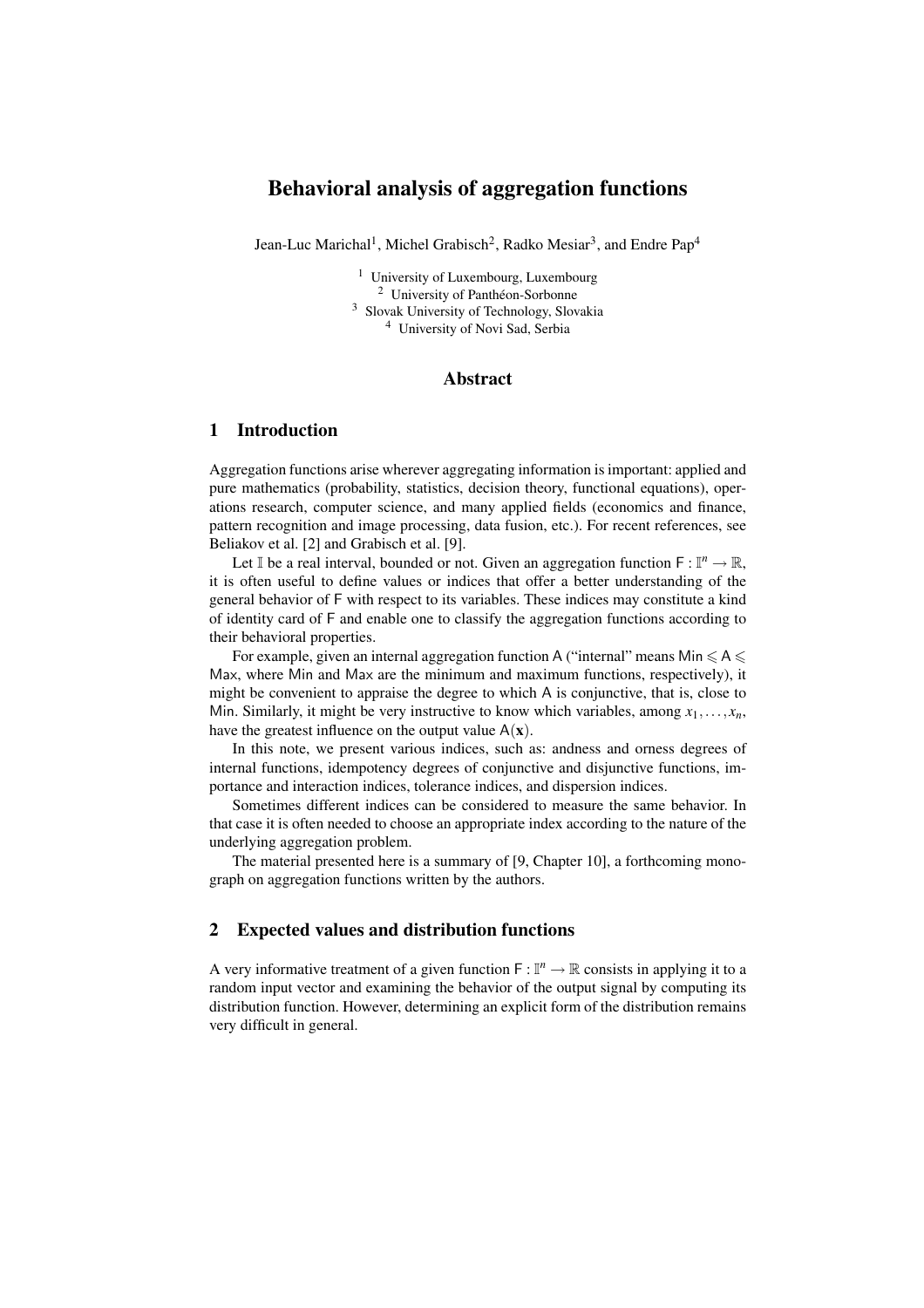Instead, we can calculate the expected value or, more generally, the moments of the output variable and derive indices that would provide information on the location of the output values within the range of the function.

# 3 Importance indices

When using a given aggregation function A of *n* variables, one may wonder which are the most influential variables in the computation of  $A(x)$ , if any. We may say that no such variable exists if A is symmetric. In case symmetry does not hold, e.g., for weighted aggregation functions and for integral-based ones, it is very instructive to know the level or percentage of contribution of each variable in the computation of the result. We call this level of contribution or influential power the importance index.

For weighted aggregation functions, a naive answer to the above question is to take as importance index simply the weight of each variable. A first simple reason to discard this idea is that the definition, meaning and normalization of weights differ from one aggregation function to another: just consider the weighted arithmetic mean, with weights in [0,1] summing up to 1, and the weighted maximum, whose weights are in [0,1] with no summation condition, but whose maximum value is 1. A second reason is that intuitively, a weight value, say 0.5, does not have the same effect in a weighted arithmetic mean as in a weighted geometric mean.

A natural approach when  $\mathbb I$  is a bounded closed interval  $[a,b]$  is to compute an average of the marginal contribution of variable *x<sup>i</sup>* .

### 4 Interaction indices

Although the notion of importance index is useful to analyze a given aggregation function, the description it provides is still very primitive. Take for example the arithmetic mean, the minimum, and the maximum. Since they are symmetric, they have the same importance index for all coordinates, yet they are extremely different aggregation functions, because the minimum operator is a conjunctive aggregation function, the maximum operator is disjunctive, and the arithmetic mean is neither conjunctive nor disjunctive.

The question is how to quantify or describe the difference between these aggregation functions, which are indistinguishable by the importance index. Since andness and orness are reserved to internal aggregation functions, other indices have to be found.

The key of the problem lies in the interrelation between variables. The notion of importance index is based on the variation of the aggregated value vs. the total variation of a given variable, the others being fixed. We may consider the variation induced by the mixed variation of two variables, or more. This is expressed by the second order (total) variation of A with respect to coordinates *i* and *j*.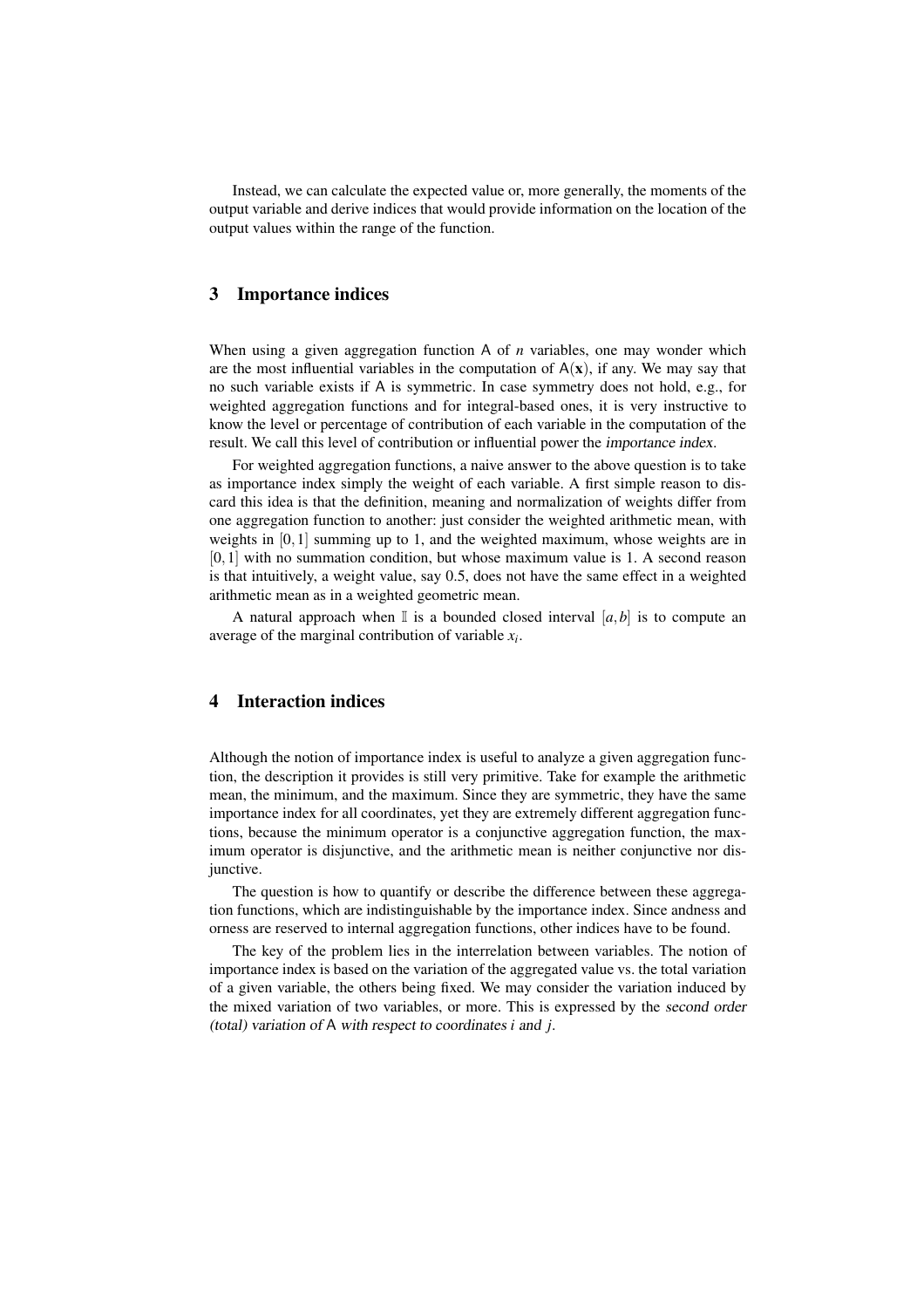# 5 Tolerance indices

Some internal aggregation functions are more or less intolerant (respectively, tolerant) in the sense that they are bounded from above (respectively, below) by one of the input values or by a function of these values.

Here, we mainly deal with internal aggregation functions having veto and/or favor coordinates as well as *k*-conjunctive and *k*-disjunctive internal aggregation functions. Starting from the properties of these functions, we define indices that provide degrees to which an internal aggregation function is intolerant or tolerant.

#### 6 Measures of arguments contribution and involvement

Given an aggregation function A, we consider in this final section the following two indices:

- 1. The index of uniformity of arguments contribution, which measures the uniformity of contribution of the *n* components of  $\mathbf{x} \in \mathbb{I}^n$  in the computation of the aggregated value  $A(x)$ .
- 2. The index of arguments involvement, which measures the proportion of arguments among  $x_1, \ldots, x_n$  that are involved in the computation of the aggregated value  $A(\mathbf{x})$ .

#### References

- 1. J. F. Banzhaf. Weighted voting doesn't work: A mathematical analysis. *Rutgers Law Review*, 19:317–343, 1965.
- 2. G. Beliakov, A. Pradera, and T. Calvo. *Aggregation Functions: A Guide for Practitioners*. Studies in Fuziness and Soft Computing. Springer, Berlin, 2007.
- 3. J. J. Dujmović. Seven flavors of andness/orness. In B. De Baets, J. Fodor, and D. Radojević, editors, *Proc. Eurofuse 2005*, pages 81–92, Belgrade, 2005.
- 4. J. M. Fernández Salido and S. Murakami. Extending Yager's orness concept for the OWA aggregators to other mean operators. *Fuzzy Sets and Systems*, 139(3):515–542, 2003.
- 5. K. Fujimoto, I. Kojadinovic, and J.-L. Marichal. Axiomatic characterizations of probabilistic and cardinal-probabilistic interaction indices. *Games Econom. Behav.*, 55(1):72–99, 2006.
- 6. M. Grabisch. Alternative representations of discrete fuzzy measures for decision making. *Internat. J. Uncertain. Fuzziness Knowledge-Based Systems*, 5(5):587–607, 1997.
- 7. M. Grabisch and C. Labreuche. How to improve acts: an alternative representation of the importance of criteria in MCDM. *Internat. J. Uncertain. Fuzziness Knowledge-Based Systems*, 9(2):145–157, 2001.
- 8. M. Grabisch, C. Labreuche, and J.-C. Vansnick. On the extension of pseudo-Boolean functions for the aggregation of interacting criteria. *European J. Oper. Res.*, 148(1):28–47, 2003.
- 9. M. Grabisch, J.-L. Marichal, R. Mesiar, and E. Pap. *Aggregation functions*. Encyclopedia of Mathematics and its Applications. Cambridge University Press, Cambridge, UK, to appear in 2009.
- 10. M. Grabisch, J.-L. Marichal, and M. Roubens. Equivalent representations of set functions. *Mathematics of Operations Research*, 25(2):157–178, 2000.
- 11. M. Grabisch and M. Roubens. An axiomatic approach to the concept of interaction among players in cooperative games. *Internat. J. Game Theory*, 28(4):547–565, 1999.